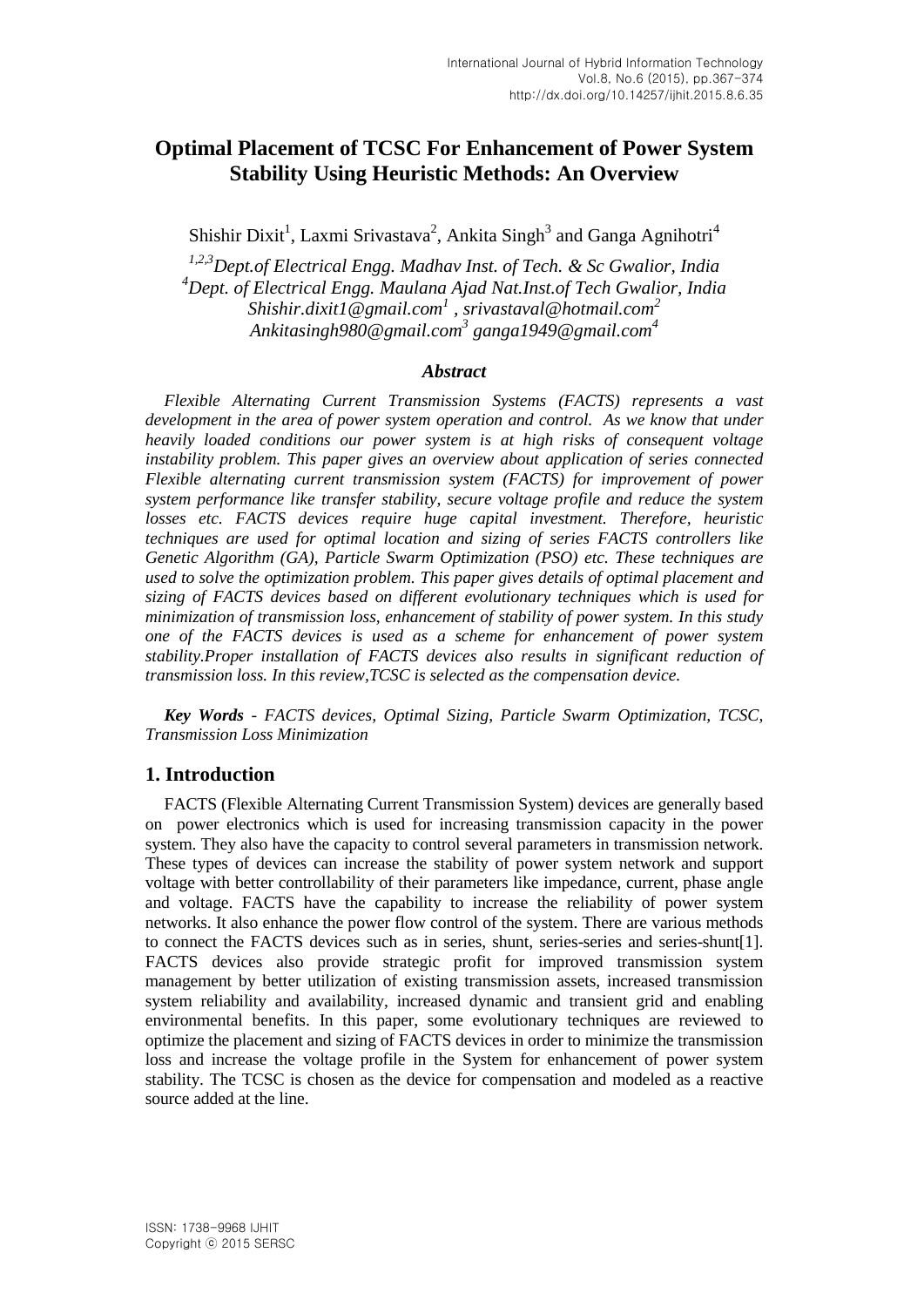# **2. Thyristor Controlled Series Compensator**

Thyristor Controlled Series Compensator (TCSC) provides controlling and increasing power transfer level of a system by varying the apparent impedance of a specific transmission line. A TCSC can be utilized during contingencies to enhance the power system stability. It is possible to operate stably using TCSC at power levels well beyond those for which the system was originally intended without endangering system stability. It consists of series controlled capacitor which is shunted by a Thyristor controlled Reactor. The figure shows model of a transmission line with series impedance and a TCSC connected between two buses[2].

TCSC acts as the inductive or capacitive compensation by modifying the reactance of the transmission line and the reactance of the transmission line is adjusted by TCSC directly. The rating of TCSC depends on the reactance of the transmission line where the TCSC is located.



**Figure 1. Basic structure of TCSC**

## **3. Modern Optimization Techniques**

To obtain the most suitable location and sizing of TCSC installation several optimization techniques are used. These techniques are help in optimal placement of TCSC for improving many factors such as voltage profile, system stability etc. These techniques can also help in reducing power loss, voltage deviation, installation cost. These techniques has been implemented at any of the standard IEEE bus system. Mainly IEEE 30 and IEEE 57 bus systems are used with these methods. Some of these techniques which are used for optimal placing are Genetic Algorithm (GA), Particle Swarm Optimization (PSO), Differential Evolution (DE), Evolutionary Programming (EP), Nondominated Sorting Genetic Algorithm(NSGA) etc. Some modern Heuristic Optimization and Meta heuristic Optimization techniques are used for this purpose. PSO has the capability to achieve optimal solution and it is faster than Genetic Algorithm. It gives better results than other optimization techniques.

#### **A. Particle Swarm Optimization (PSO)-**

Particle Swarm Optimization is a stochastic optimization and population based self adaptive technique. It was inspired by the social behavior of bird flocking and fish schooling. PSO is used for optimizing the parameters of conrol system which are complex and difficult to solve by other conventional optimization methods.Particle Swarm Optimization (PSO) is a artificial intelligent search approaches which have the potential in solving these type of problem. This technique is faster than Genetic Algorithm GA. There is a drawback in PSO therefore the different variants of PSO were proposed by the researchers to improve the performance of PSO. The Particle Swarm Optimization (PSO) algorithm is totally based on the social behaviors of animal swarms (e.g. bird blocks and fish schools). Kennedy and Eberhart developed the Particle Swarm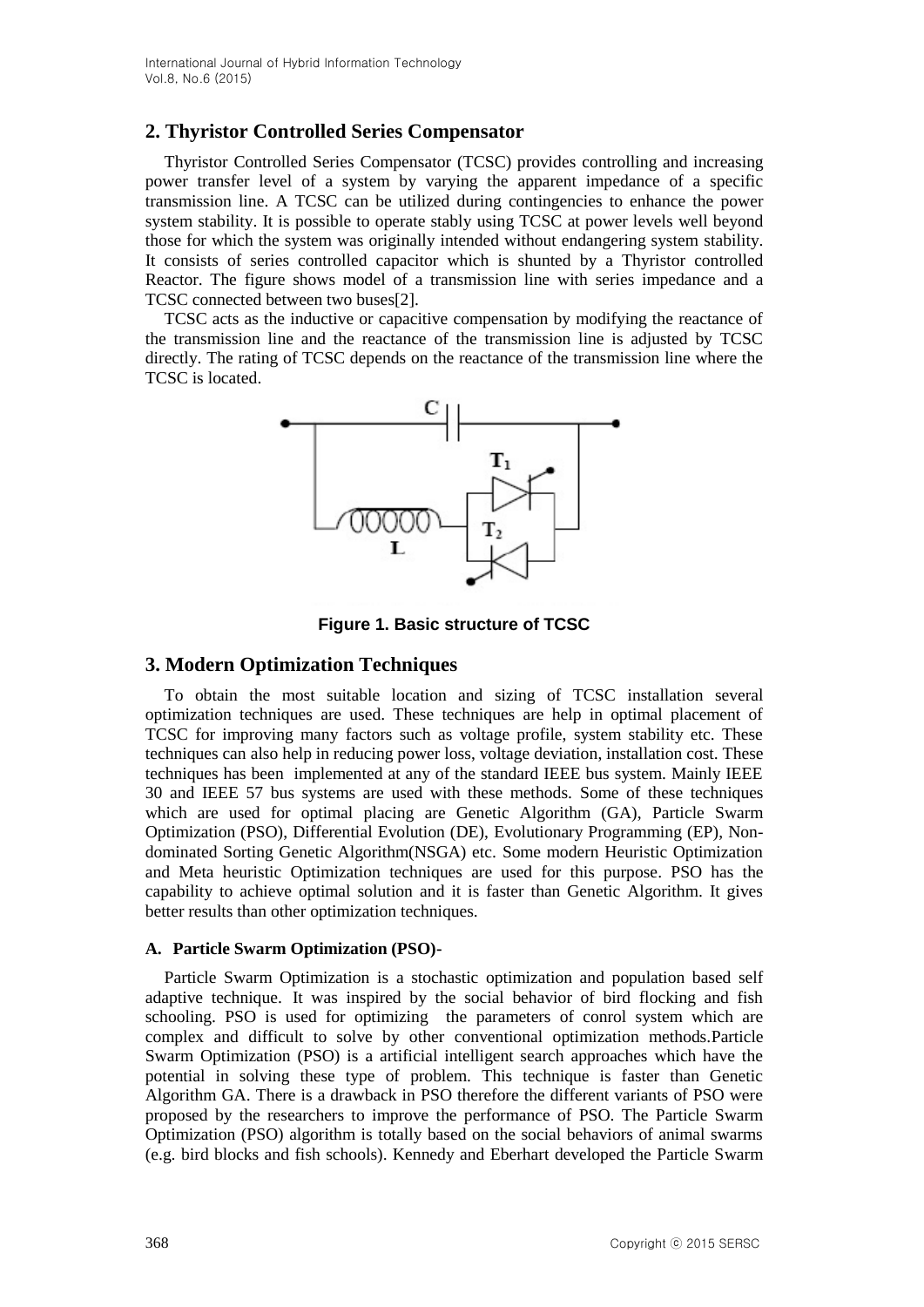Intelligence. PSO is biologically inspired optimization method. This technique provides a population-based search procedure in which individuals are called particles and they changes their positions. XY plane presented the position of each particle. All the particle moves to the new position using velocity according to its own experience called as Pbest. Gbest is the overall best value obtained so far by any particle in the population. The PSO consists of velocity changes of each particle towards its Pbest and Gbest by time to time[3]. All particles tries to modify its current position and velocity according to the distance between its current position and Pbest, and the current position and Gbest. The particle updates its velocity and position after finding the best value.The general flowchart of PSO for placement of TCSC is shown in Fig.3. It can be seen from Fig.2 that percentage of PSO techniques used is greater which shows the effectiveness of this algorithm. PSO is prevalent because of large number of benefits such as easy implementation, robustness, low computational burden and rapid convergence. PSO shows superior performance in large manner of applications.



**Figure 3. Flowchart of PSO**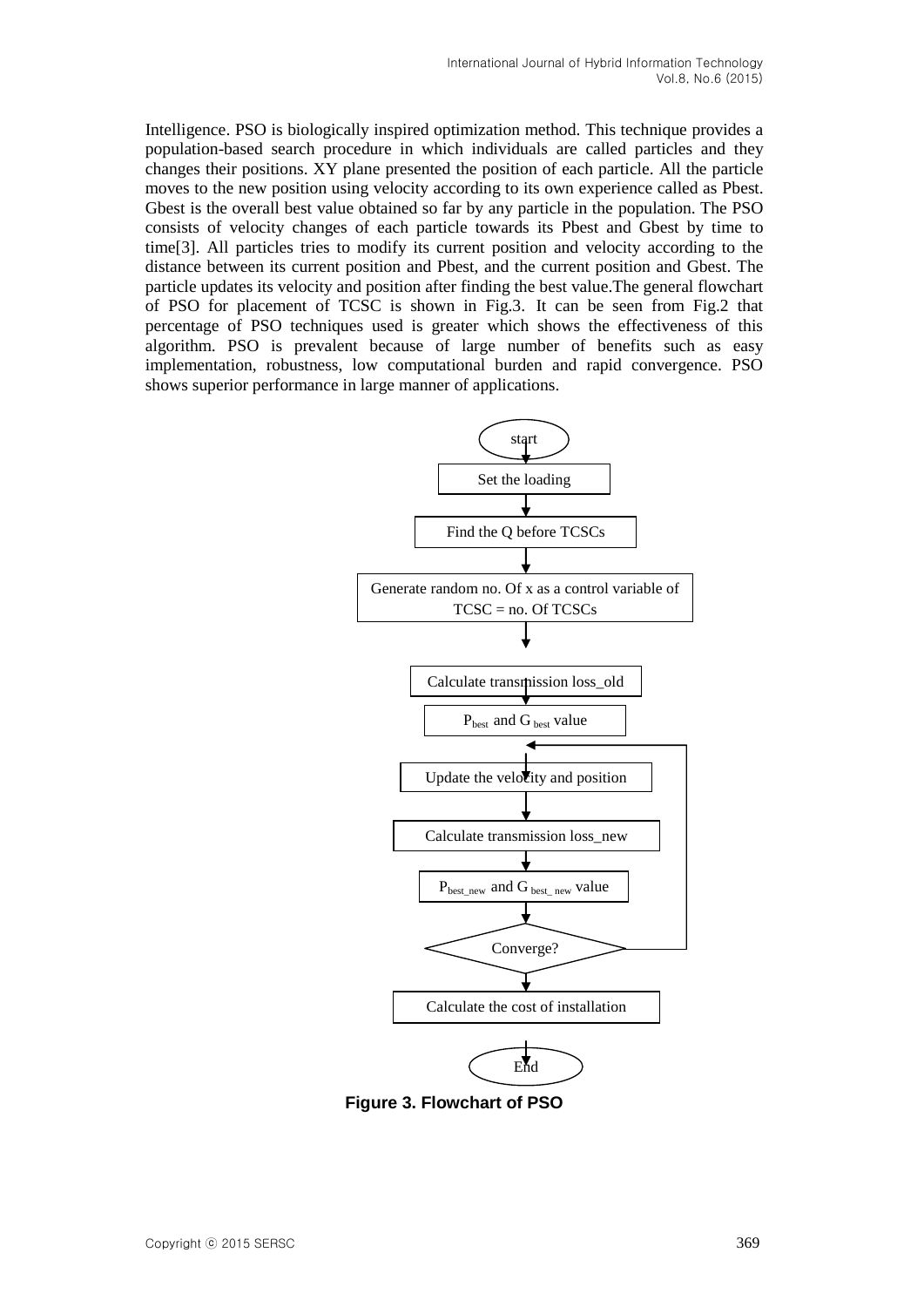### **B. Evolutionary Programming (EP)-**

One of the artificial intelligent method is the Evolutionary Programming method. David B.Fogel introduced this method in 1960 inspired from natural selection process to find the global optimums of complex problem. It is an evolutionary algorithm which based on computational models of fundamental evolutionary processes like initialization, mutation, selection and reproduction. EP gives better result as compared with artificial immune system (AIS), when it is used to optimize the size of TCSC. To define the optimal placement of FACTS device for maximization the total transfer capability (TTC) of power system, Fogel proposed Evolutionary Programming[4]. EP also works for FACTS parameters, FACTS locations, and the real power generations except the slack bus in power system, the real power loads in sink area and generation bus voltages. The general flowchart of EP for placement of TCSC is shown in Figure 4.



**Figure 4. Flowchart of EP**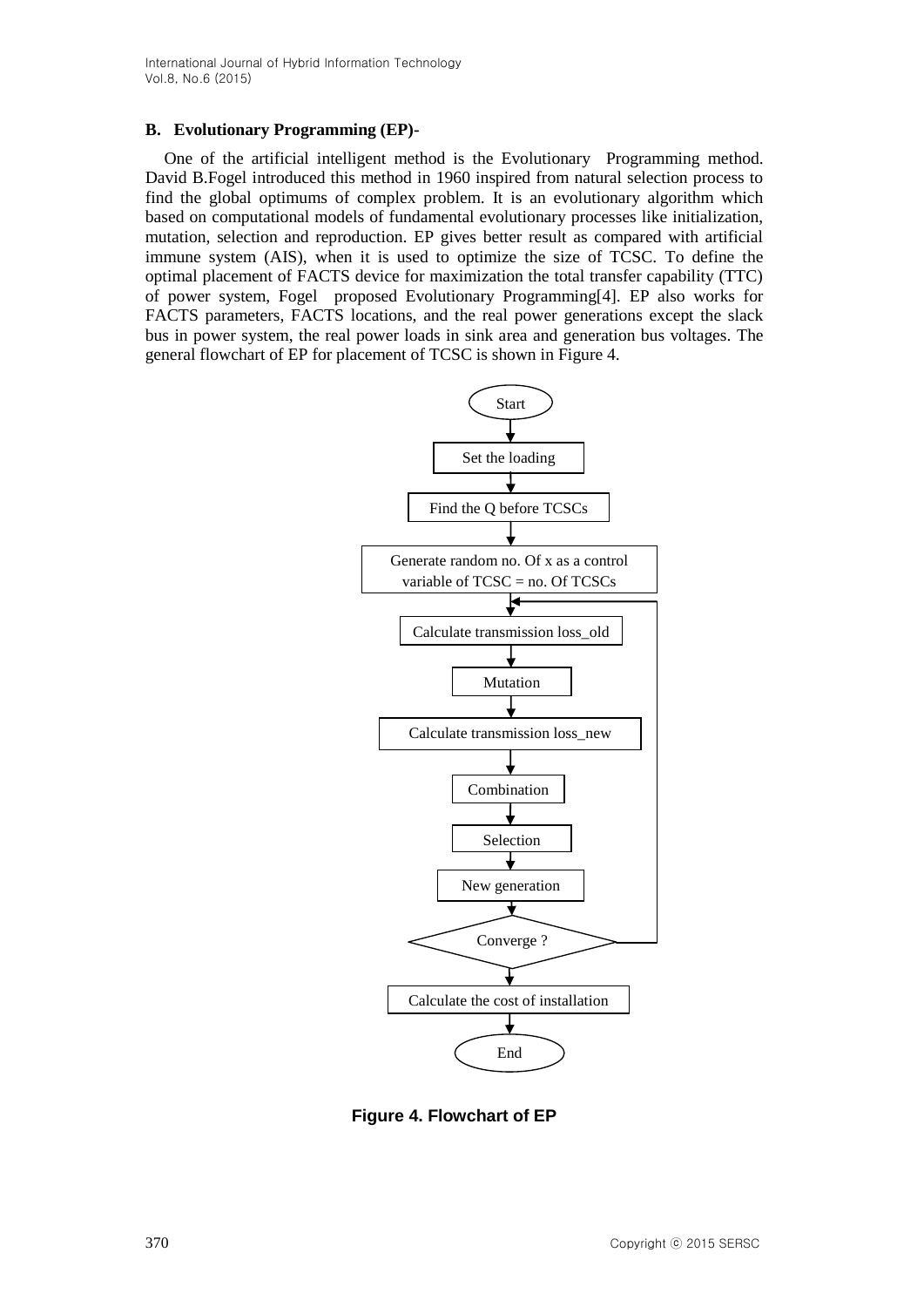#### **C. Differential Evolutionary (DE)-**

Differential Evolutionary is a typical Evolutionary Algorithm(EA).This method is a novel parallel direct search method and it utilized NP parameter vectors as a population for each generation G. Storn and Price proposed this method in1995.By adding the weighted difference between two population vectors it generates new vectors of parameters.This is an effective, fast, simple, robust, inherently parallel and has few control parameters need little tuning. This can be used for many functions like to minimize non-continuous, non-linear, non differentiable space functions.It can also work with noisy, flat,multi-dimensional, and time dependent objective functions and constraint optimization in conjunction with penalty functions[7].The general flowchart of DE for placement of TCSC is shown in Figure 5.



**Figure 5. Flowchart of DE**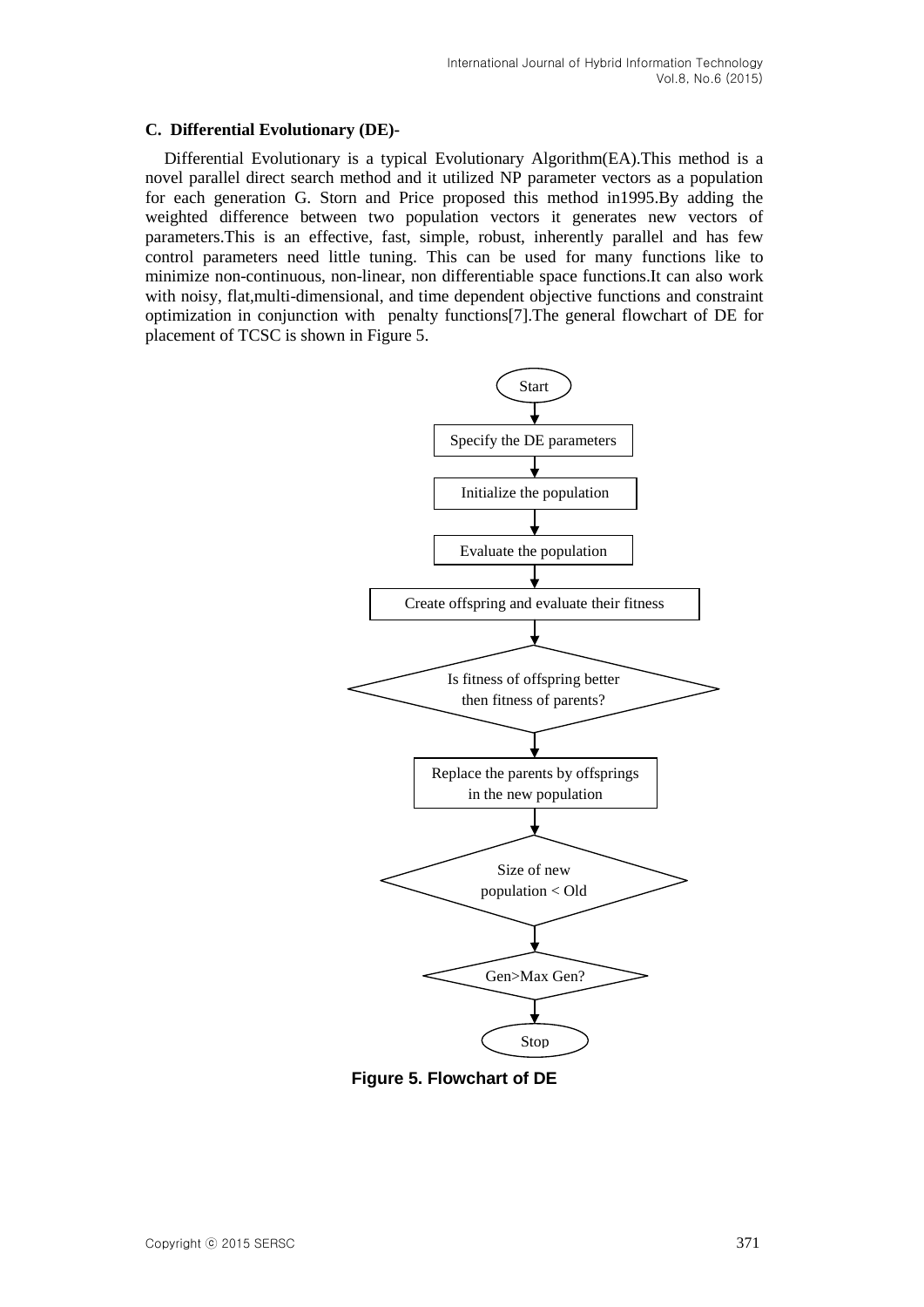### **D. Genetic Algorithm (GA)-**

Genetic Algorithm is an evolutionary computing method.It can give a global optimal solution. Holland proposed this algorithm in the 60's and 70's.It is a global search algorithm that is based on concepts from natural genetics and the Darwinian survival-ofthe-fittest code. Meta-heuristic algorithm-based engineering optimization methods, including GA, have occasionally overcome several deficiencies of conventional numerical methods. Genetics helps us to reach to a near global optimum solution. In each iteration of GA (referred as generation), a new set of string (i.e. chromosomes) with improved fitness is produced using genetic operators they are selection, crossover and mutation[8]. The general flowchart of GA for placement of TCSC is shown in Figure 6.



**Figure 6. Flowchart of GA**

.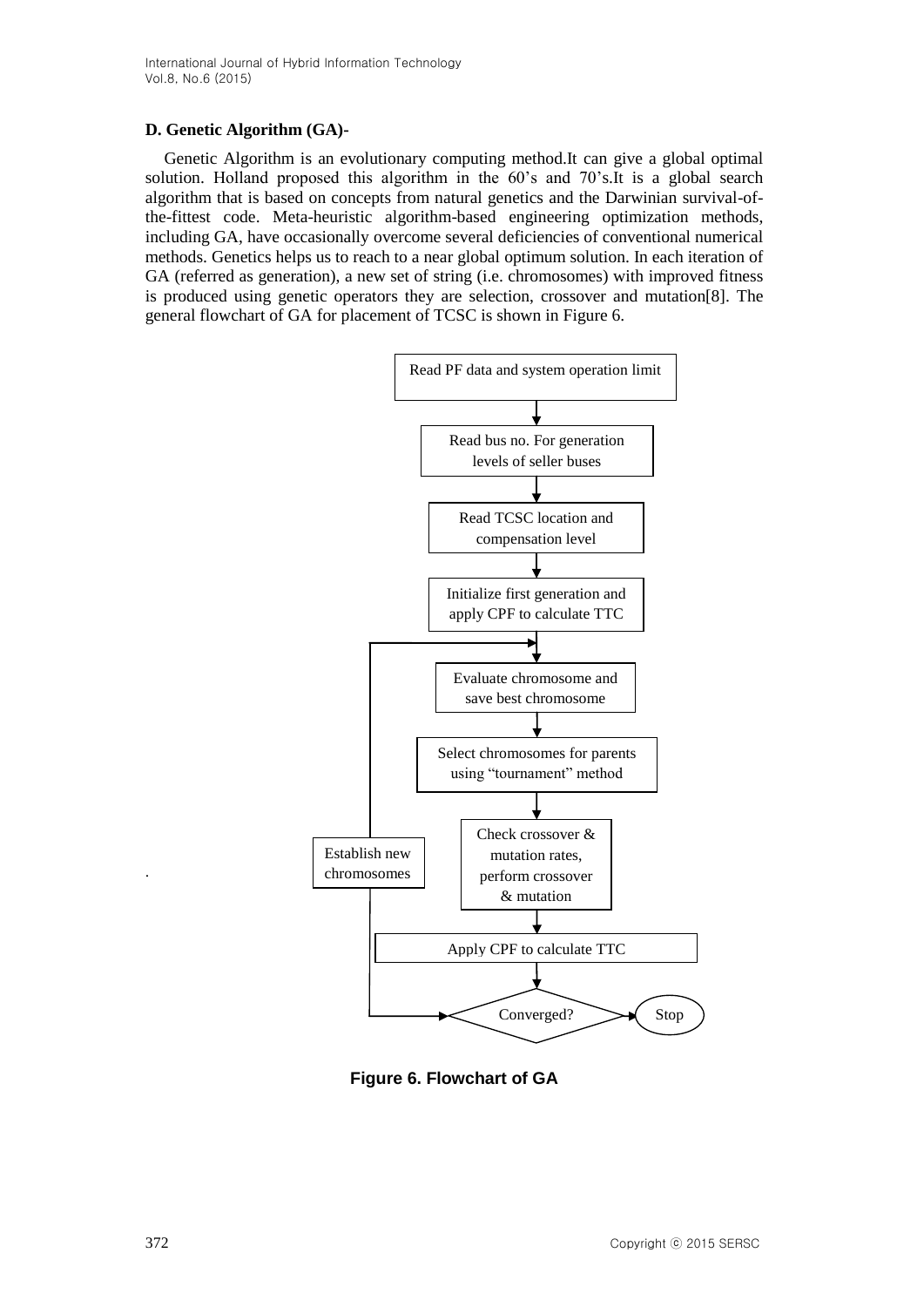## **4. Conclusion**

In this paper a review on optimal placement of TCSC for enhancement of power system stability by using optimization techniques such as PSO, GA, DE and EP has been presented. This paper shows that the execution of PSO, GA, DE and EP helps in transmission loss reduction.PSO can be implemented on others types of FACT controllers.This paper investigate the capability of the optimal installation of TCSC for reducing the active power loss in power system. DE has been applied successfuly as it is one of the newest computational intelligence technique.It is possible to place TCSC in the transmission line and proper power planning can be achieved with system loss minimization. DE and GA techniques can easily find out the optimal location and the best parameters of TCSC but DE technique has superior features like high-quality solution, stable convergence characteristics, and good computation efficiency.The correct location of TCSCs identified by using new selection factors, leading to quick reduction of severity of overloading of the system under contingencies, with minimum number of TCSCs, in addition to eliminating or alleviating the line overloads.



**Figure 2. Pie chart for PSO,GA and other techniques**

#### **References**

- [1] Siti Amely Jumaat, Ismail Musirin, Muhammad Murtadha Othman, Hazlie Mokhlis," Placement and Sizing of Thyristor Controller Series Compensator Using PSO Based Technique for Loss Minimization"2012 IEEE International Power Engineering and Optimization conference (PEOCO2012) June 2012.
- [2] Y.H.Song, and A.T.John, "Flexible Transmission System (FACTS)",IEE Power and Energy Series 30, 1999.
- [3] Saravanan. M, Slochanal. S.M.R, Venkatesh. P, Abraham, P.S, "Applications of PSO Technique for Optimal Location of FACTS Devices Considering System Loadability and Cost of Installation, " in Proc 2005 7th International Power Engineering Conference (IPEC),Vol. 2 2005
- [4] Phashant Kumar Tiwari, and Tog Raj Sood, "Optimal Location of FACTS Devices in Power System Using Genetic Algorithm," in Proc. IEEE World Congress on Nature and Biologically Inspired Computing (NaBIC 2009), 2009.
- [5] S. Gerbex, R. Cherkaoui, and A. J.Germond, "Optimal location of multitype FACTS devices in a power system by means of genetic algorithms," IEEE Trans. Power System, vol. 16, August 2001.
- [6] T.T.Lie and W. Deng, "Optimal flexible AC transmission systems (FACTS) devices installation," Electrical power & Energy System, vol 19, No. 2 pp. 125-134, 1997.
- [7] Baliarsingh , N.R.Samal, D.P.Dash, S.Panda "A New Algorithm for TCSC- Based Controller Design by Using Differential Evolution Method" International Journal of Electronics and Electrical Engineering ISSN : 2277-7040 Volume 2 Issue 4 (April 2012).
- [8] C. R. Fuerte-Esquivel, E. Acha, and H. Ambriz-Perez, "A thyristor controlled series compensator model for the power flow solution of practical power networks", IEEE Trans. power system, Vol. 15, No. 1,pp.58-64, February 2000.
- [9] Ghamgeen I. Rashed, Yuanzhang Sun, H. I. Shaheen "Optimal Location of Thyristor Controlled Series Compensation in a Power System Based on Differential Evolution Algorithm Considering Transmission Loss Reduction " 8th World Congress on Intelligent Control and Automation June 2011.
- [10]A. K. Baliarsingh, D. P. Dash, N. R. Samal, S. Panda."Design of TCSC-Based controller Using Particle Swarm Intelligence Algorithm" IOSR Journal of Engg. Apr. 2012, Vol. 2(4) pp: 810-813.